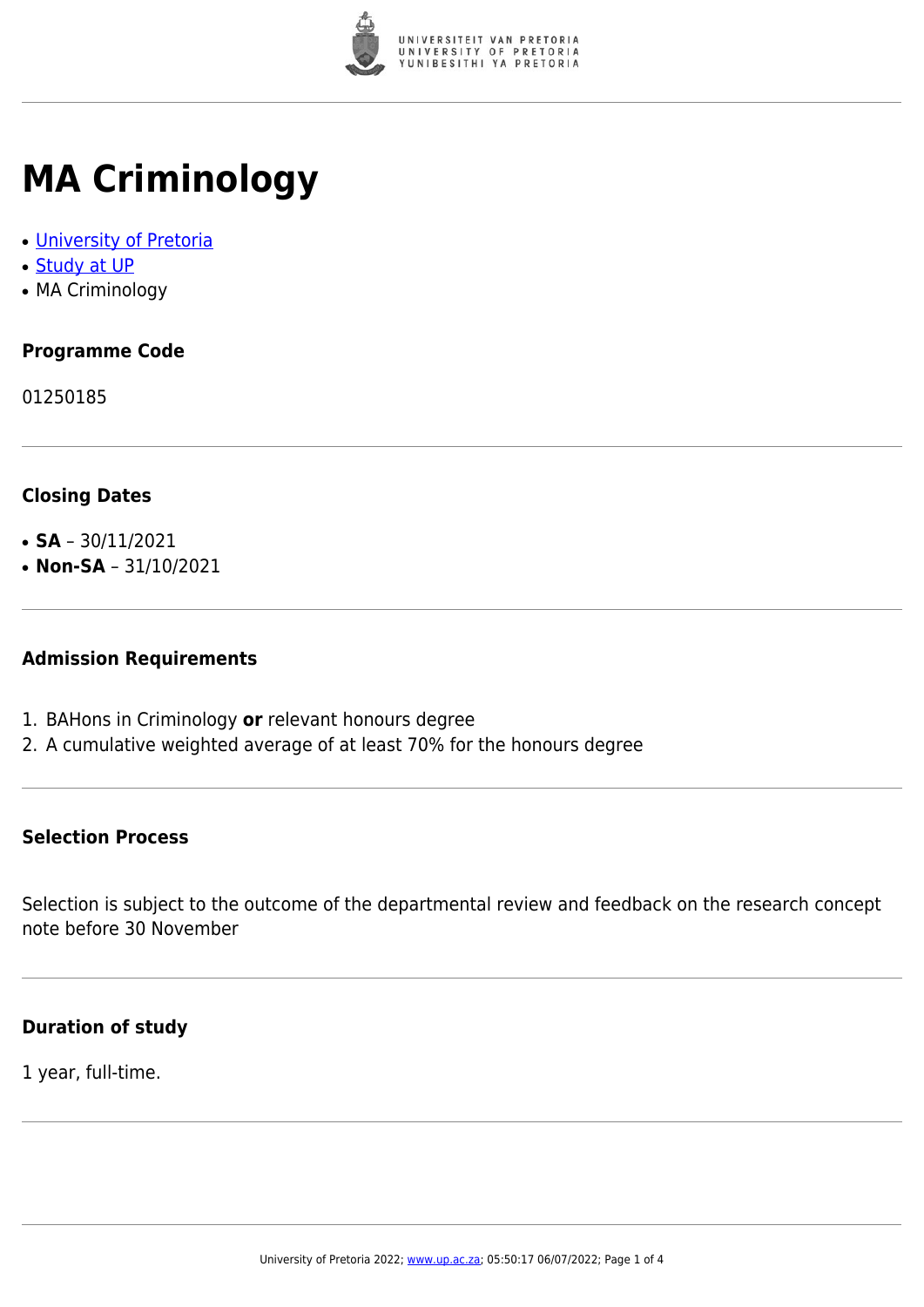

#### **Faculty Notes**

The Faculty of Humanities provides a holistic education, transferable skills, critical thinking, and communication and problem-solving that will help you develop to your full potential. You will be entering a stimulating environment that will broaden your intellectual horizons and help you achieve personal and professional success through the best possible learning experience.

As the most diverse Faculty of the University of Pretoria, we offer an exciting and comprehensive range of programmes and discipline-based majors, including studies in languages, social sciences and visual and performing arts.

#### **Enquiries about the programme**

**Name:** Prof A Lombard **Tel:** 012 420 2325 **E-Mail:** antoinette.lombard@up.ac.za



**How to apply**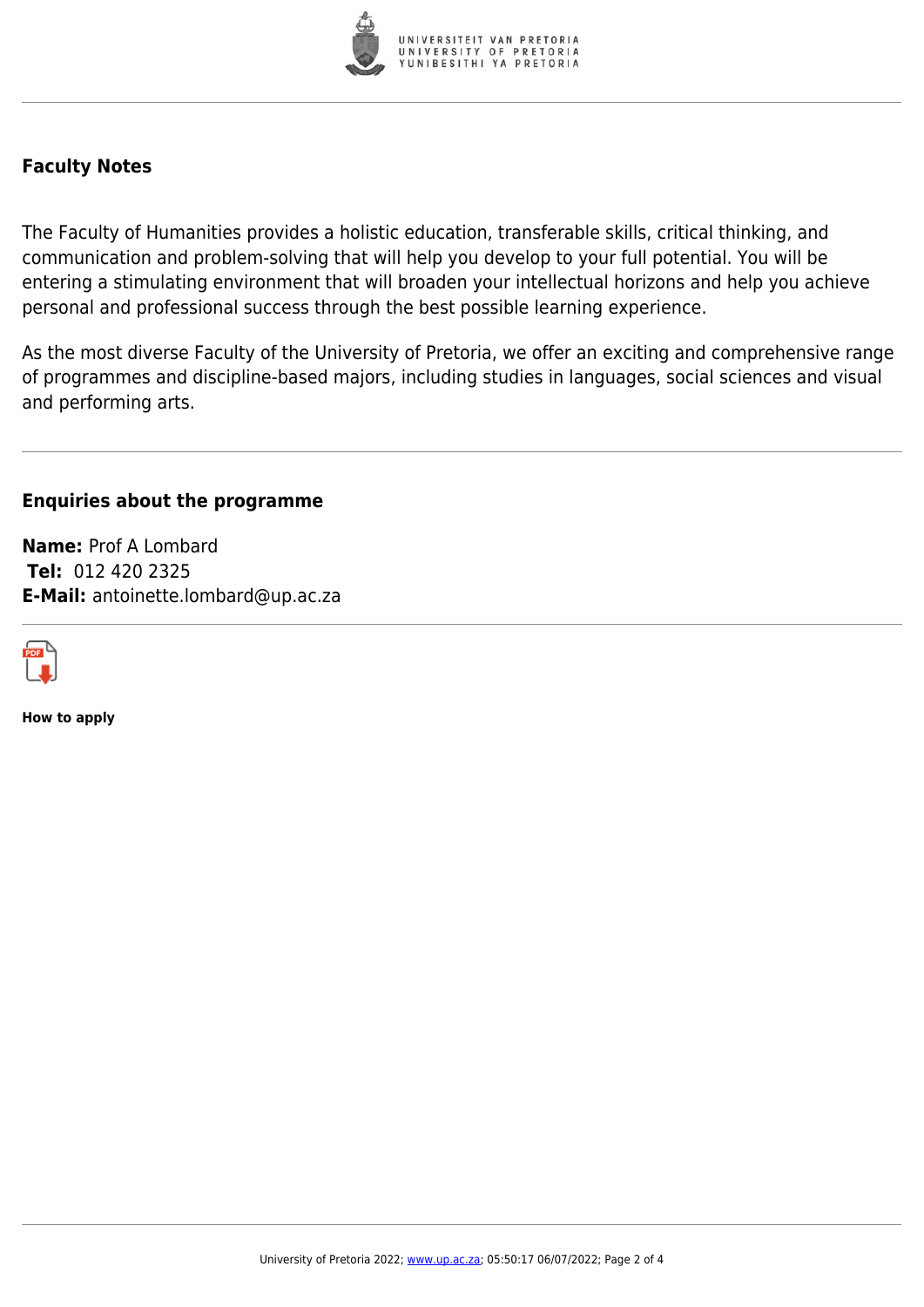



# **Online Application**